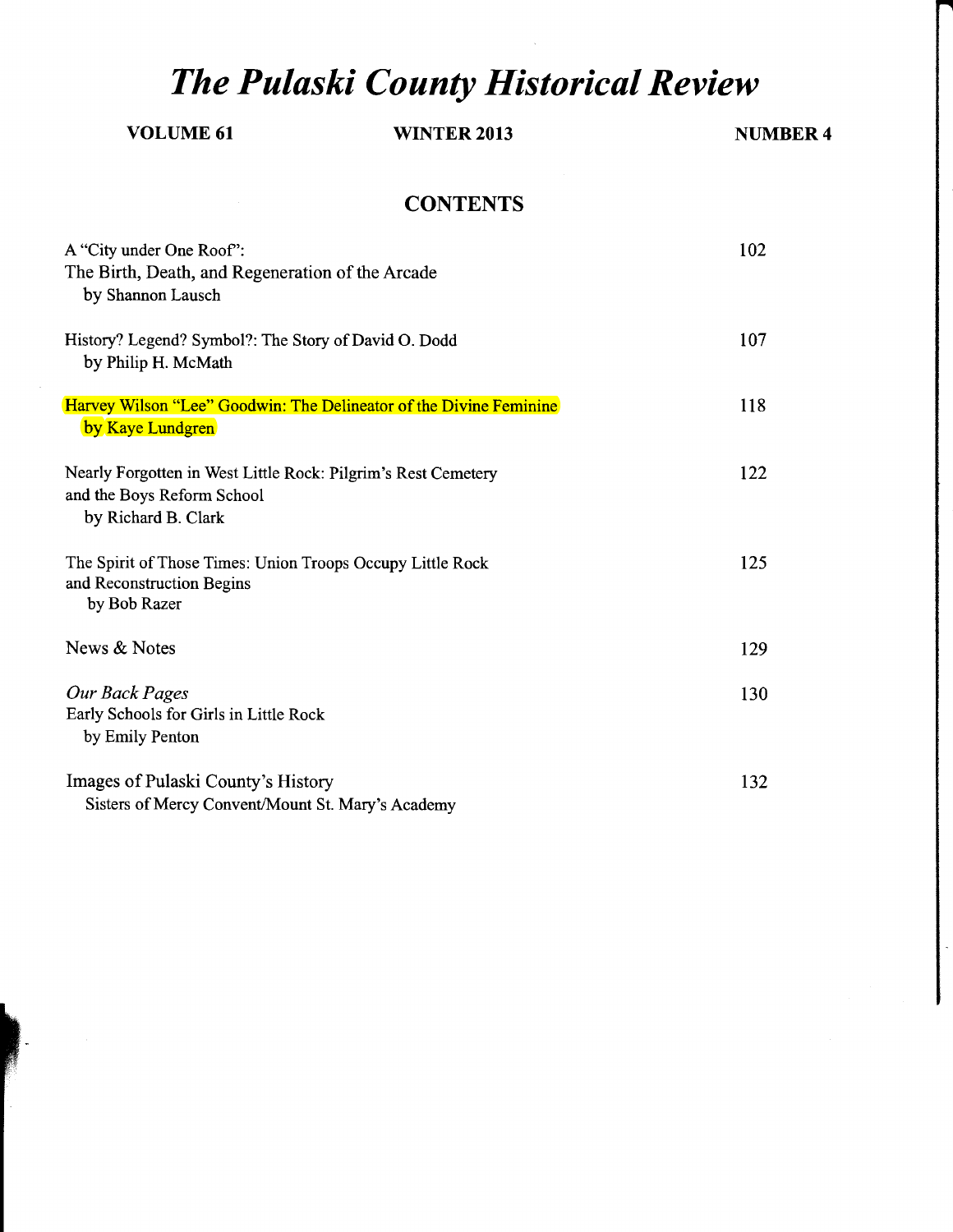## *Harvey Wilson "Lee" Goodwin:* 118 *The Delineator of the Divine Feminine*

## **by Kaye Lundgren**

One of the more unusual manuscript collections owned by the UALR Center for Arkansas History and Culture and located at the Arkansas Studies Institute is the Harvey Goodwin Collection (UALR.MS.0112).<sup>1</sup> Harvey Wilson "Lee" Goodwin (1912-1992) was an intrepid Arkansan who ventured forth into the bright lights and big cities of the United States' East and West Coasts as well as Europe to pursue his passion and talent for the stage in the guises of singer, comedian, and female impersonator.<sup>2</sup> Goodwin is best remembered, however, for his performances as a female impersonator under the stage name "Harvey Lee" during the 1930s through the 1960s.

Throughout his performance career, Goodwin also chronicled the life of the female impersonator through the retention of personal correspondence, show bills from world-famous nightclubs, and biographies of 140 impersonators, ranging from "Alexandra the Great" to "Holly White." In addition, Goodwin collected books, magazines, articles, and photographs pertaining to the show-business world of female impersonation. Intuitively, Goodwin realized the historic value of such material and carefully preserved his papers and materials, resulting in a manuscript collection that documents female impersonation performances as



Goodwin and Nikki. *Photograph courtesy of the UALR Center for Arkansas History and Culture.* 

well as other entertainment genres of the twentieth century.

Harvey Wilson Goodwin was the second child born to Ernest Eugene Goodwin, a contractor, and Ella Lorena (Hicks) Goodwin, a homemaker.<sup>3</sup> Goodwin's

*Lundgren is an archival assistant at the UALR Center for Arkansas History and Culture.* 

<sup>&</sup>lt;sup>1</sup> The collections of the UALR Center for Arkansas History and Culture and the Butler Center for Arkansas Studies, a department of the Central Arkansas Library System, are housed together at the Arkansas Studies Institute the state's largest facility dedicated to the study of Arkansas history and culture.

<sup>2</sup>Harvey Goodwin was born in Little Rock on August 14, 1912, and died on July 4, 1992, also in Little Rock.

<sup>3</sup>"Arkansas County Marriage Index, 1837-1957," *Ancestry. com, (accessed April 15, 2013).*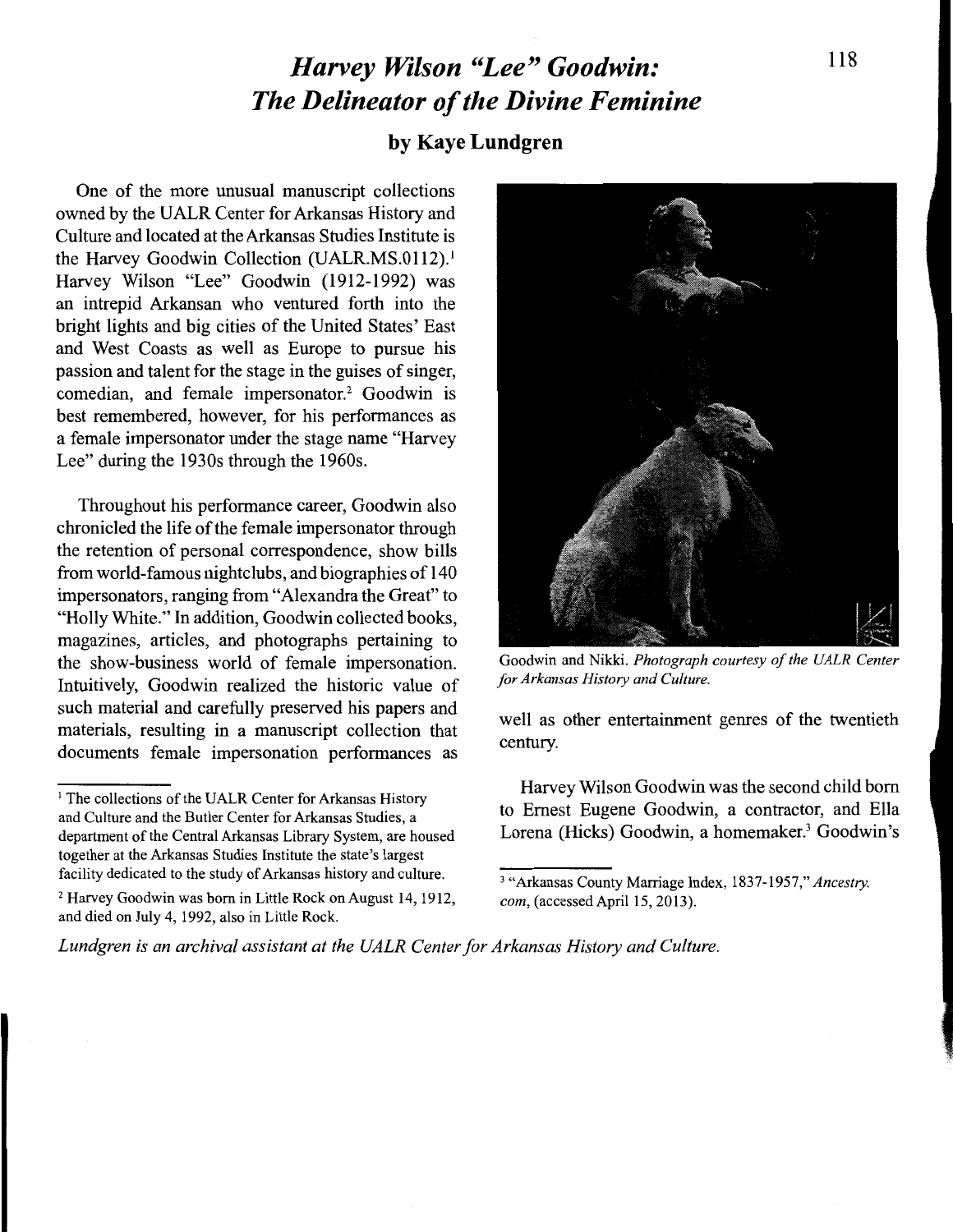family also included three siblings: Christine, Elizabeth, and Chester.4 The Goodwin family claimed additional artists in the family besides Harvey. His paternal grandfather made violins, and his cousin, Nat Goodwin, was an actor.

As a child, Harvey "had a flair for singing and dancing and acting, performing shows, which [he] usually arranged and directed."5 Harvey's father, Ernest, supported his young son's theatrical interests by arranging canvasses and drapes for a makeshift stage in the family's backyard. Harvey enjoyed playing the parts of little girls in these amateur productions and he invariably received "taunts and torments" from his classmates. 6

At the age of fourteen, Goodwin witnessed the performance of a professional female impersonator, Mr. Jean Barrios, on a local Little Rock stage. Enthralled by Barrios' performance, Goodwin wrote to the performer regarding entree into the world of female impersonation. Unfortunately, Goodwin did not receive a reply to his inquiry but this did not deter him. In fact, Goodwin diligently worked during his high school years to pay for dancing lessons which gave him "dexterity of feet and hands."7

After graduation from Little Rock High School

m 1930, Goodwin attended business school and subsequently accepted a clerical position in Washington, D.C. There, he continued his dance lessons at the Hazel Richard Dance Studio. At this studio, he made his debut as a semi-professional female impersonator in 1933 performing a song and dance routine. Goodwin's youthful talents were noticed. In January 1934, Goodwin was asked to perform in costume "at one of the first of the birthday balls of the late President Franklin D. Roosevelt."8

In 1934, Goodwin received his big break when Club Richman in New York City offered him a position with a salary equal to his government employment. He proved quite the success, as noted in a Walter Winchell column dated December 24, 1934: "[O]ne of the girls at the Richman Club, who is really a feller, left a job with the government to switch his petticoats."9 Harvey's good luck continued during his time at Club Richman when he secured the part of a female impersonator in Warner Brothers-Vitaphone musical comedy *The City Slicker.* One day, while Harvey was on the movie set on Long Island, the head of the studio made an appearance and commented that Goodwin resembled the movie star Jean Harlow, then at the height of her popularity. <sup>10</sup>

Goodwin's good luck in the performing arts came to a halt in 1936 when he contracted pneumonia. Subsequent x-rays revealed that Goodwin had tuberculosis, a condition that required him to recover in a sanatorium from 1936 to 1941. Doctors advised Goodwin to leave the theatre and return to the less-

<sup>&</sup>lt;sup>4</sup> "1930 Census Record," *Ancestory.com*, (accessed April 15, 2013).

*<sup>5</sup> Resume and/or Manuscript on Mr. Harvey Lee (Professional Female Impersonator),* undated, File 1, Box 1, Series I, Subseries II, Harvey Goodwin Collection UALR.MS.0112, Arkansas Studies Institute, Little Rock (hereafter cited as Goodwin Resume/Manuscript).

<sup>6</sup> Ibid.

<sup>7</sup>Ibid.

<sup>8</sup> Ibid.

<sup>9</sup> Vincent Astor, "The Incomparable Mr. Harvey Lee," *The Triangle Journal News* (July 1992), 20.

<sup>10</sup> Goodwin Resume/Manuscript.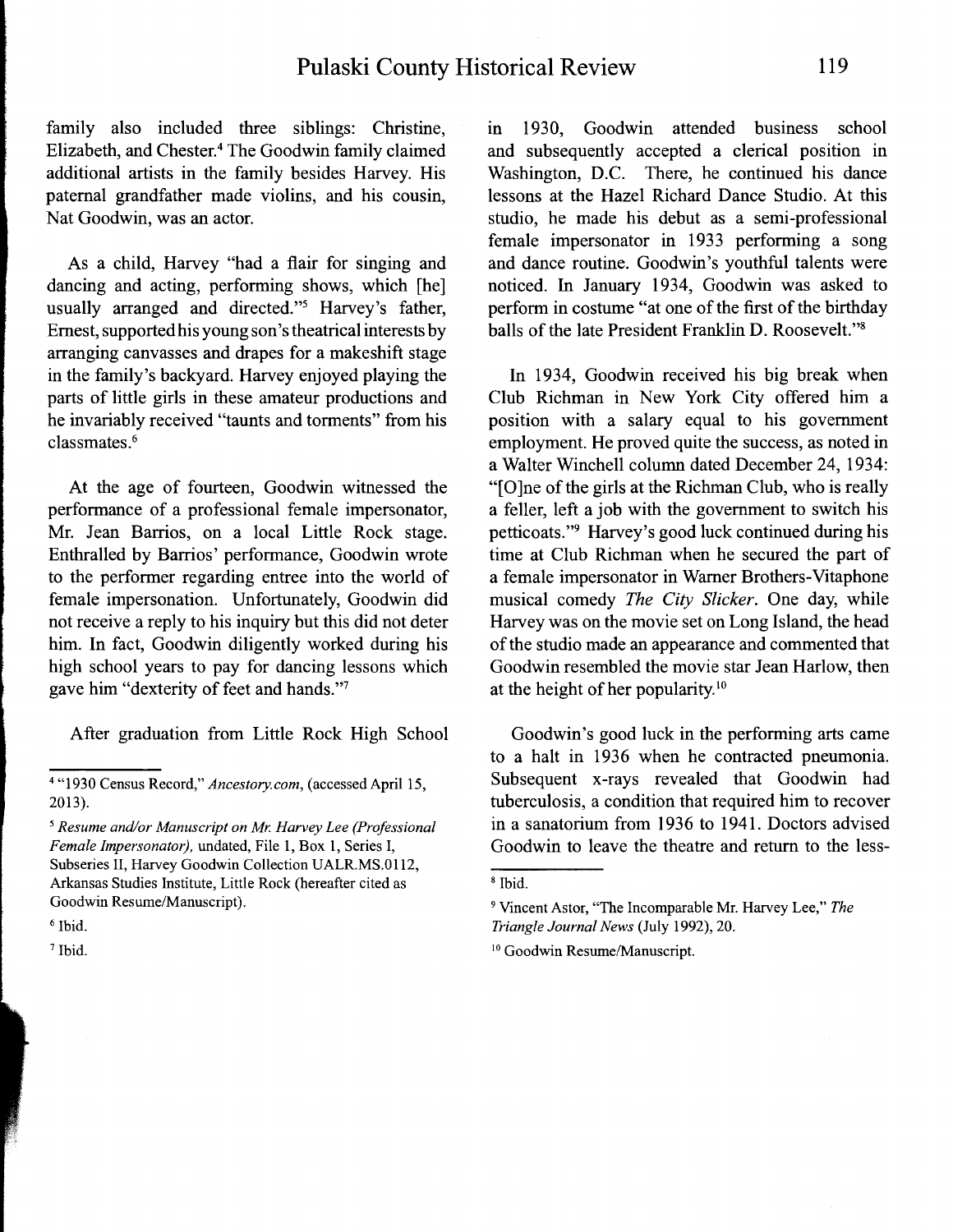## Harvey Wilson "Lee" Goodwin: 120 The Delineator of the Divine Feminine



*Photograph courtesy of the UALR Center for Arkansas History and Culture.* 

strenuous life of an office worker.

In May 1941, Goodwin returned to Little Rock and obtained a clerical position at Camp Joseph T. Robinson. Soldiers learned that Goodwin was employed at the camp and knew of his past female impersonation performances. They asked him for assistance in putting on a performance entitled "The Woman," which Goodwin did. He even loaned them his wigs and costumes. The show was a great success and even some of the officers attended.<sup>11</sup>

While in Little Rock, Goodwin's health deteriorated in 1943, necessitating a second stay in a sanatorium. Goodwin chose California as a recuperation location. He was released New Year's Day, 1944. Shortly thereafter, Goodwin found work in the florist industry. The work, however, did not agree with him and in 1944

 $11$  Ibid.

he decided to re-enter show business by securing a position at Club Finocchio's in San Francisco. People commented on how seamlessly Goodwin returned to his profession and his confidence rebounded. Goodwin soon began to travel to other clubs throughout the country and performed in California, Connecticut, Louisiana, Maryland, Minnesota, Nevada, New Jersey, New York, Oregon, Pennsylvania, Texas, and Washington, D.C.<sup>12</sup>

In 1947, Goodwin acquired his signature partner, "Nikki," a Borzoi (or Russian Wolfhound). Nikki was a notable addition to the act as Harvey commented that "we create quite a mild sensation wherever we appear both on the stage, on the sidewalks, and in the hotels and trains."13 Goodwin formed his own revue of five female impersonators in 1950 and noted that his group was well received during their various club tours on the East Coast.

Goodwin appeared at the Moroccan Village nightclub in Greenwich Village for sixteen weeks in 1951. There he sang in ranges from falsetto to baritone, appeared with his partner "Nikki," and showcased his fabulous wardrobe. His former boss at the Club Richmond, Jack Mason, came to see his performances and commented that Harvey "was even more glamorous than in [his] earlier days and much more a finished artiste."<sup>14</sup>

Goodwin noted that though he had "name" gowns in his possession, he had recently purchased a sewing machine and was experimenting with his own clothing

 $12$  Ibid.

<sup>13</sup> Ibid.

<sup>14</sup> Ibid.